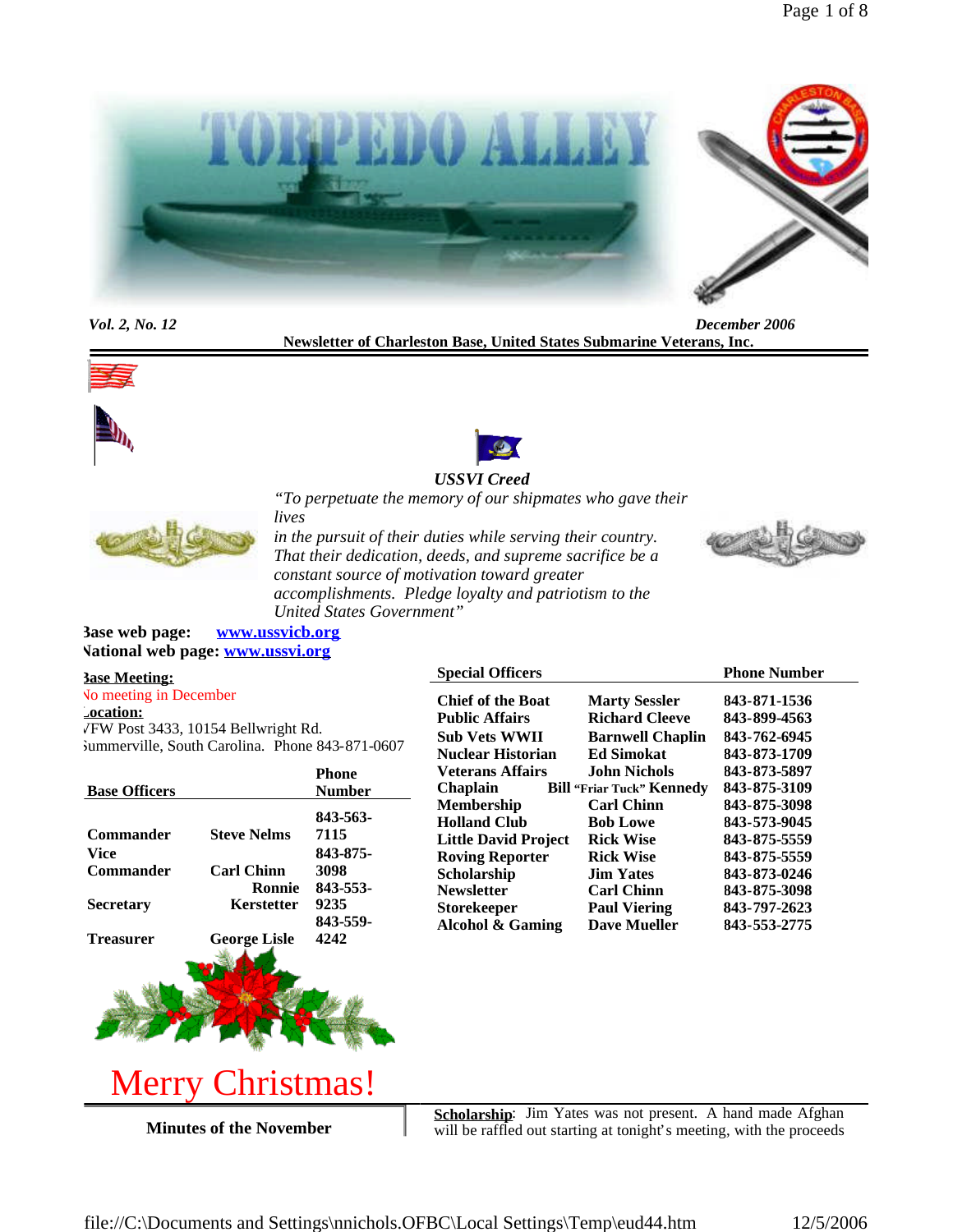### **2006 meeting**

**Opening Ceremony**: Base Commander, Steve Nelms, called the meeting to order. A quorum was present and the meeting was commenced at 1900.

**ntroductions:** New persons were introduced; Michael Kay, Dom Bellon, Jim Morrison, Roy L. Massey Sr. Welcome aboard.

**Treasurer:** George Lisle gave the treasurer's report.

**ecretary**: Ronnie Kerstetter asked for a motion to approve the meeting minutes from last month. A motion was made and seconded; no discussion. Minutes approved.

**torekeeper**: Paul Viering gave the storekeepers eport. Paul asked that "if you ordered anything, pay or it, and pick it up".

**Chaplain**: Jim Yates is recovering from multiple bypass heart surgery. Ray Murphy's wife Betty C. Murphy died in Orangeburg. She was the past South Carolina Commander of the Wives of Submarine Veterans of World War II. We will send a donation the church that was recommended in her name.

dodney Mckanna is recovering from a serious traffic ccident. His temperature is back to normal and olding steady. He may be going to a private room soon and would appreciate your support and prayers  $\upsilon$  aid in his recovery.

arry Sims, one of our members from Harleyville lost his vision while driving, but got home safely. Ie will have a tumor removed on his pituitary gland. If anybody is sick and needs help contact either Bill Kennedy or Marty Sessler

**Public Affairs**: Richard Cleeve has the April, June, and July activity pictures ready for the website.

**ub Vets WWII**: Sy Maybie, Swamp Fox Chapter president, reported that the next Swamp Fox Chapter meeting will be 14 December. The Swamp Fox burnal is now on the web.

**Veteran's Affairs**: John Nichols discussed the following topics that will be on the website; Tricare long term care, Medicare rates, medical mistakes, VA is promoting that Vets wear metals and service bbons to promote patriotism, COLA updates, ealth care enrollment update, VA co-pay changes.

**Membership**: Carl Chinn reported that Charleston lase Sub Vets has 240 members as of tonight. We re within 97 members of being the second largest ase in the nation. Keep on recruiting. Annual dues re due by 1 January. Please pay your dues as soon s possible.

**Nuclear Historian**: Ed Simokat was present and ncouraged members to consider the impact of any motions that are being considered. Don't be so uick to approve everything.

going to the scholarship fund. The Afghan is red, white, and blue and was made by Clyde Peters' sister-in-law.

### **Fleet Reserve News**: No report.

**Chief of the Boat**: Dave Mueller gave the COB report. We had 100 people to sign in tonight. That is the highest number ever for a monthly meeting. We make our money by selling depth charge tickets and from social nights. Support social nights if you can. The average turn out for social nights is 24. The average person buys 4.6 depth charge tickets per monthly meeting to support our organization. The COB thanked all that helped to make the Hog Roast a success. Dave "No Neck" Mueller has resigned as Chief of the Boat as of tonight. Marty Sessler is the new COB in training.

**Base Commander**: Buddha thanked No Neck for his past service as the COB. There will be no monthly meeting in December at the VFW due to the Christmas Party on 2 December at Gatherings. Two Mark14 torpedoes are available if we can come up with the \$3,500 for shipping costs. Call Buddha with any ideas on the Mark14's and possible submarine related support issues at the Military Museum in downtown Charleston.

**District Four Report:** Jerry Stout discussed that Bob Hayes, his counterpart In SubVets WWII, has resigned due to health reasons.

**Old Business**: Stan Standrich retracted the motion he made to provide automatic life membership to any member reaching the age of 75.

Christmas Party Saturday December 2nd. Social hour will start at 1700; dinner will be served at 1830. You must have tickets to attend.

**New Business**: A motion was approved for Charleston Base Sub Vets to provide the American Submariner magazine to each of the three area commands; Nuke School, the Training Unit, and the Naval Weapons Station. Details to be worked out by Buddha.

Motion approved to buy 10 aprons for the cooks on future Hog Roasts.

Motion approved to buy 8 more tables and another canopy for use at our quarterly events.

**Good Of The Order**: The depth charge drawing was held. The winner was Ken Hutchinson.

The Base Vice Commander adjourned meeting at 2020.

**\*\* End of the minutes for November 2006 \*\***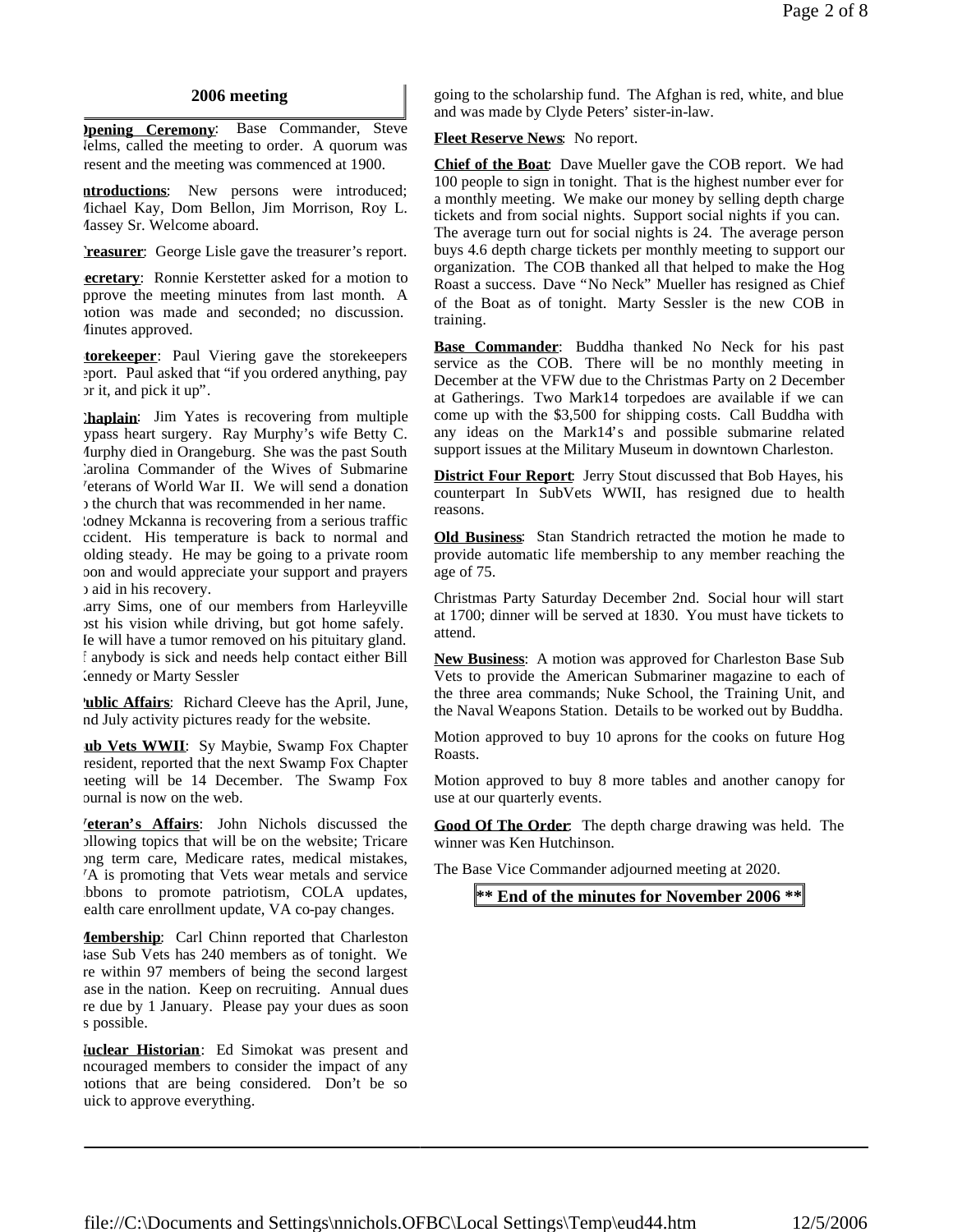# **From the Base Commander**



Still looking for hard brass tubing. The requirements are: 1 ½" to 2" in diameter with a wall thickness of 1/16" or less. I need 5 pieces, each 4 to 6 feet long. Desire free or REALLY CHEAP! We're still in need of insulation for the ceiling of *The After Battery*.

# **\*\*December Happenings!\*\***

### NO MEETING in December!!!

December 2 – Christmas party. 1700 at Gatherings

December 17 – Summerville Christmas Parade. Lineup no later than 1730 (Line up spot will be posted at a later date). Float will leave The After Battery at 1600

| December Birthdays! |              |          |          |
|---------------------|--------------|----------|----------|
| Bailey              | <b>Baker</b> | C. Chinn | Colitte  |
| Collins             | P. Davis     | Eckles   | Emerson  |
| Evans               | Fulton       | Hayes    | Hopkins  |
| Horton              | Humbertson   | Samples  | Schnebel |
| Semler              | Standrich    | Trump    | Vandiver |
| R. Williams         | Zeigler      |          |          |

# **Membership and Dues Information:**

We're up to *242* members! We are currently number 5 in base size, but we are only 10 fewer than number 3 and only 95 from number 2. We can do it! Keep on recruitin'!

Time to pay your 2007 dues. If you are unsure of what you owe (regular national or base) please ask me! See me at the meeting, e-mail or call.

Dues are payable **no later than** January 1, 2007. Remember…No regular meeting in December.

So far only 17 have paid for 2007. There are currently 121 members who still owe dues (local or local & national)! We dropped 8 members last year…let's not let that happen again! **Pay by 1 January to stay off the dink list the dink list!** Annual dues are \$20 for National and \$15 for Charleston Base.

If you have any changes to your membership info (address, phone, e-mail, etc.) you can now make those changes directly on-line in the Sub Vets national database. If you make changes, please let me know at **chasbasemembernews@sc.rr.com** or **carlc@sc.rr.com** or call 875-3098. This is so we can keep our local information current and accurate. If you want, I can make the changes for you...just let me know.

| <b>December Submarines Lost:</b> |           |              |  |
|----------------------------------|-----------|--------------|--|
| USS $F-1$                        | SS 20     | December 17, |  |
|                                  |           | 1917         |  |
| USS S-4                          | <b>SS</b> | December 17, |  |
|                                  | 109       | 1927         |  |
| <b>USS</b> Sealion               | SS        | December 10, |  |
|                                  | 195       |              |  |

# **The Final Patrol**

*Lord, this departed shipmate with dolphins on his chest is part of an outfit known as the best. Make him welcome and take him by the hand. You'll find without a doubt he was the best in all the land.*

*So, heavenly Father add his name to the roll of our departed shipmates still on patrol.*

*Let them know that we who survive will always keep their memories alive.*





**Remember When….**

Me and Willy were lollygagging by the scuttlebutt after being aloft to boy butter up the antennas and were just perched on a bollard eyeballing a couple of bilge rats and flangeheads using crescent hammers to pack monkey shit around a fitting on a handybilly. All of a sudden the dicksmith started hardassing one of the deck apes for lifting his pogey bait. The pecker-checker was a sewer pipe sailor and the deckape was a gator. Maybe being blackshoes on a bird farm surrounded by a gaggle of cans didn't set right with either of those gobs. The deck ape ran through the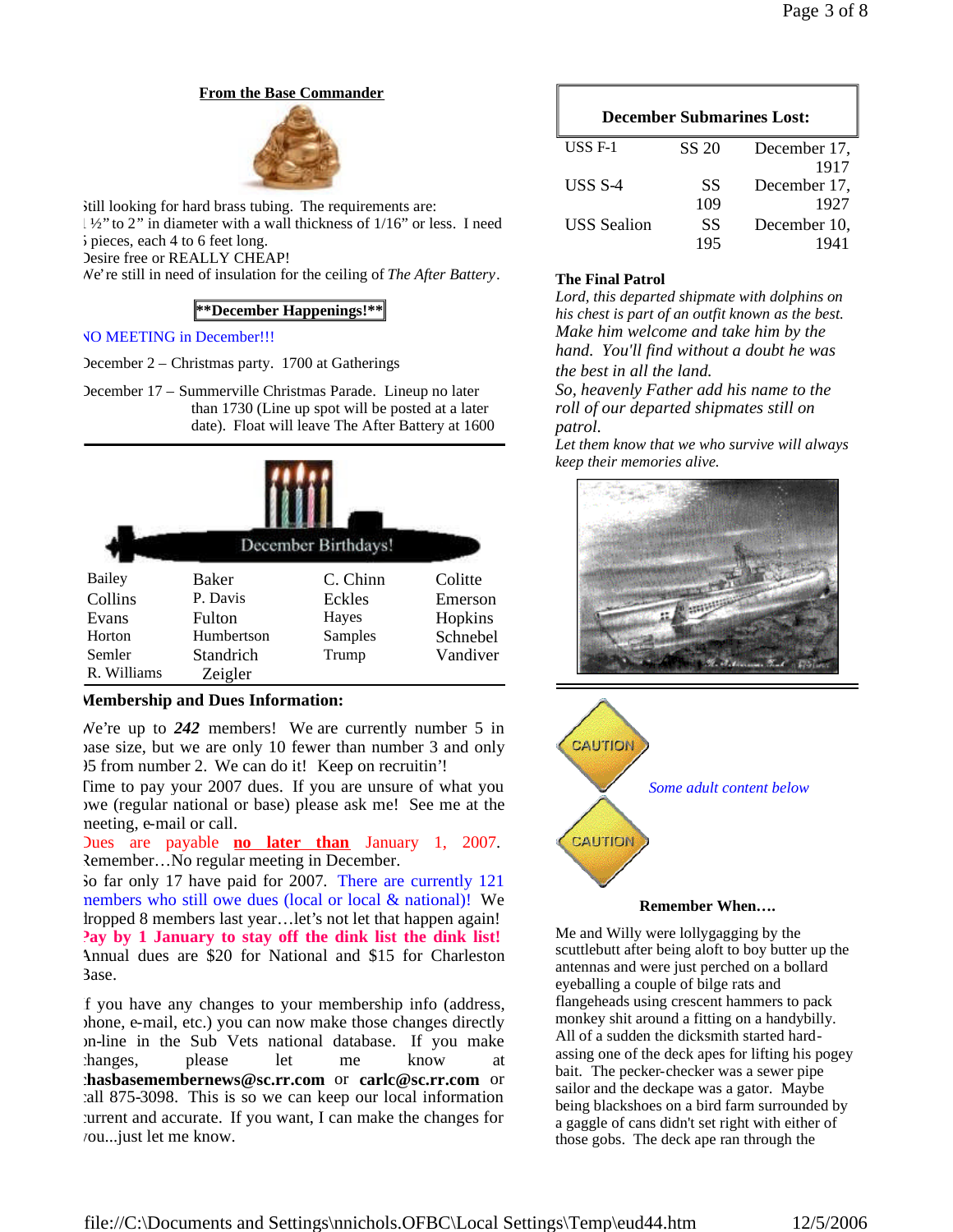### **Membership Drive**



### **Target:** *New Members*

Started in November was a membership drive for 2007. We have the potential of becoming the second largest base in the country with just a little bit of work. It will be easy to be number 3 'cause we're only 10 behind them. Who knows, we might someday surpass Groton Base!

Here's the deal: Recruit as many new members as you can. The guy who recruits the most new members before 1 April 2007 will get 2 years Charleston Base membership dues paid. If that guy is already a Charleston Base Life member he will get \$30 cash. In case of a tie, there will be a random drawing for the winner. Make sure that you let me know when you recruit a new guy, if he joins you get credit and I can track the numbers.

Carl

#### **Tricare Website:**

The Department of Defense launched *TRICARE.mil* as the official website site for all TRICARE information on 10 NOV 06. Beneficiaries can now go to one site to look up benefit information, schedule an appointment or track claims. Everything's in one place making the site easier to use. TRICARE.mil comprises five main content areas:

- My Health (TRICARE Online) personal health information and online appointment scheduling for TRICARE Prime enrollees; My Benefit - TRICARE benefit information;
- MHS Staff resources for Military Health System staff members; TRICARE Providers - information for TRICARE network

providers; and

The Pressroom - the latest news about TRICARE and the military health system.

In the next phase of website improvements, beneficiaries will be able to enter their profile and receive benefit information tailored to hem. TRICARE expects this feature to be available next year.

### **Terminology Trivia**

### *Ornamental Sleeve Buttons*

The decorative bone buttons that are today sewn on many suit ackets, sports coats and blazers began as an effort by Lord Nelson o keep young midshipmen and cabin boys from wiping their noses on their sleeves.

In the days of sail, young boys, often as young as nine years old, would sign on sailing ships as cabin boys, usually becoming midshipmen as they got older. Many, particularly on their first voyages, would become homesick, tearfully tending to their duties in their fancy gentlemen's uniform. That uniform had no pockets for a handkerchief, so the young boys would, like all young boys, wipe heir noses on their sleeves.

To break his cabin boys and midshipmen of this ungentlemanly habit, Lord Nelson had large brass buttons sewn on the sleeves of all midshipmen and cabin boy uniforms. The decorative value of the buttons were soon realized, and in short order, London tailors were

nearest hatch and dogged it tight because he knew the penis machinist was going to lay below, catch him between decks and punch him in the snot locker. He'd probably wind up on the binnacle list but Doc would find a way to gundeck the paper or

give it the deep six to keep himself above board.

We heard the skivvywaver announce over the bitch box that the breadburners had creamed foreskins on toast and SOS ready on the mess decks so we cut and run to avoid the clusterfuck when the twidgets and cannon cockers knew chow was on. We were balls to the wall for the barn and everyone was preparing to hit the beach as soon as we doubled-up and threw the brow over. I had a ditty bag full of fufu juice that I was gonna spread on thick for the bar hogs with those sweet bosnias. Sure beats the hell out of brown bagging. Might even hit the acey-duecy club and try to hook up with a westpac widow. They were always leaving snail trails on the dance floor on amateur night.

Now, for Land Lubbers OR those of you who may have forgotten:

| scuttlebutt drinking fountain      |  |  |
|------------------------------------|--|--|
|                                    |  |  |
|                                    |  |  |
| silicone grease                    |  |  |
| bollard Squat cylindrical          |  |  |
| fixtures attached to a             |  |  |
| pier or deck to secure             |  |  |
| mooring lines.                     |  |  |
|                                    |  |  |
| flangeheads Enginemen              |  |  |
| crescent hammers Cresent wrenches  |  |  |
| handybilly P500 submersible pump   |  |  |
| dicksmith Hospital Corpsman        |  |  |
| hard-assing Giving someone a hard  |  |  |
| time verbally                      |  |  |
| deck ape Personnel assigned to the |  |  |
| deck gang, usually                 |  |  |
| <b>Boatswain Mates</b>             |  |  |
| pogey bait Any sweet stuff like    |  |  |
| candy, etc. (bought in             |  |  |
| the ge-dunk)                       |  |  |
| ge-dunk Place to buy pogey bait    |  |  |
| sewer pipe Submarine               |  |  |
|                                    |  |  |
| force                              |  |  |
| blackshoes Non-aviation ratings    |  |  |
| bird farm Aircraft Carrier         |  |  |
|                                    |  |  |
| gobs Sailors                       |  |  |
| hatch Doors, entrances through     |  |  |
| a bulkhead (wall)                  |  |  |
| dogged it Activate a handle that   |  |  |
| puts the locks into                |  |  |
| place                              |  |  |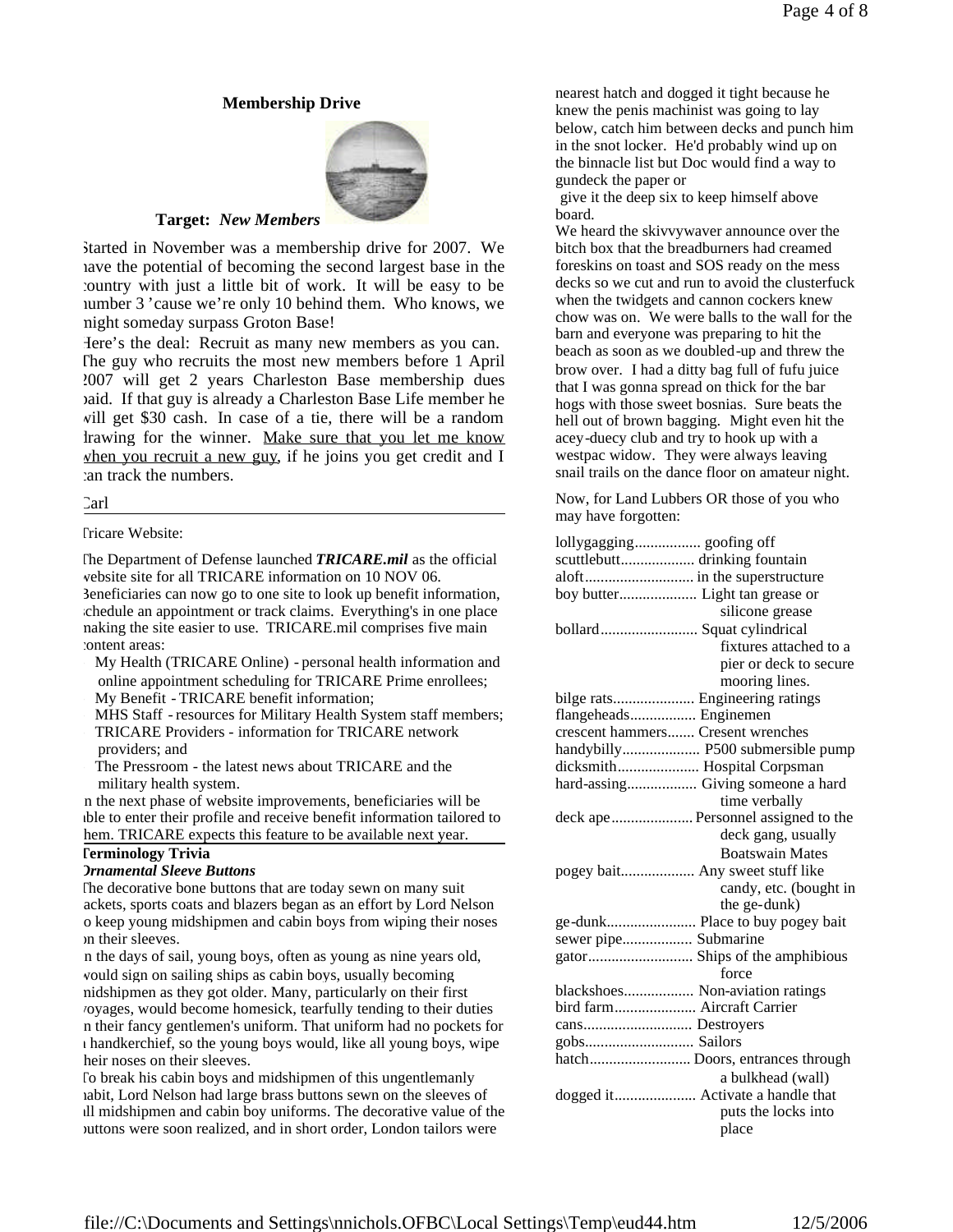adding decorative buttons to frocks, coats, and dinner jackets. Though the buttons have become less gaudy, the practice continues.

#### *Bell-Bottom Trousers*

The Sailor's bell-bottom trousers, which came to epitomize '60s and arly '70s fashion, are actually a practical item for Sailors living aboard ship. The wide, flared, legs are easy to roll up when wabbing a deck or wading through slightly flooded spaces.



Veterans Day 2006

**Special One Time Tax Credit On Your 2006 Tax Return** When it comes time to prepare and file your 2006 tax return, make sure you don't overlook the "federal excise tax refund credit." You claim the credit on line 71 of your form 1040. A similar line will be available if you file the short form 1040A. If you have amily or friends who no longer file a tax return AND they have heir own land phone in their home and have been paying a phone bill for years, make sure they know about this form 1040EZ-T. What is this all about? Well the federal excise tax has been charged o you on your phone bill for years. It is an old tax that was assessed on your toll calls based on how far the call was being made and how much time you talked on that call. When phone companies began to offer flat fee phone service, challenges to the excise tax ended up in federal courts in several districts of the country. The challenges pointed out that flat fee/rate phone service had nothing to do with the distance and the length of the phone call. Therefore, the excise tax should/could not be assessed. The IRS has now conceded this argument. Phone companies have been given notice to stop assessing the federal excise tax as of Aug 30, 2006. You will most likely see the tax on your September cutoff statement, but it should NOT be on your October bill. But the challengers of the old law also demanded restitution. So the RS has announced that a one time credit will be available when you and I file our 2006 tax return as I explained above. However, he IRS also established limits on how BIG a credit you can get. Here's how it works.

If you file your return as a single person with just you as a dependent, you get to claim a \$30 credit on line 71 of your 1040. If you file with a child or a parent as your dependent, you claim \$40.

If you file your return as a married couple with no children, you claim \$40.

If you file as married with children, you claim \$50 if one child, \$60 f two children.

In all cases, the most you get to claim is \$60 - UNLESS you have

|                                          | penis machinist Hospital Corpsman              |
|------------------------------------------|------------------------------------------------|
|                                          | lay below To go to a lower level of            |
|                                          | the shipbelow the                              |
|                                          | weather decks                                  |
| snot locker Nose                         |                                                |
|                                          | binnacle list Medical department list          |
|                                          | of personnel in a no                           |
|                                          | duty or light duty                             |
|                                          | status                                         |
|                                          |                                                |
|                                          |                                                |
|                                          | deep six To throw overboard                    |
| skivvywavers Signalmen                   |                                                |
|                                          | breadburners Cooks (or stewburners or          |
|                                          | gut-robbers)                                   |
| clusterfuck Self-explanatory             |                                                |
|                                          | (Chinese fire drill, to                        |
|                                          | those less PC)                                 |
| twidgets Men who work in                 |                                                |
|                                          | electronics fields                             |
| cannon cockers Gunnersmates              |                                                |
| balls to the wall Full speed ahead       |                                                |
|                                          |                                                |
| hit the beach Go on liberty              |                                                |
|                                          | doubled up Moored securely to the              |
|                                          | pier                                           |
| brow Walkway from                        |                                                |
|                                          | ship/shore/ship                                |
|                                          | ditty bag  Small canvas bag issued             |
|                                          | to sailors to keep                             |
|                                          |                                                |
|                                          | incidental in                                  |
|                                          |                                                |
|                                          | bar hogs Young or old ladies who               |
|                                          | frequent sailor bars                           |
|                                          | bosnias Big Old Standard Navy                  |
|                                          | <b>Issue Asses</b>                             |
|                                          | brown bagging Refers to married sailors        |
|                                          | who live off the ship                          |
|                                          | while in port and                              |
|                                          | bring lunch in a                               |
|                                          | brown bag.                                     |
| acey-duecy club                          | Club for E5s and E6s                           |
|                                          | (1st class PO & 2nd                            |
|                                          | class PO)                                      |
|                                          | westpac widow Women whose husbands             |
|                                          | are at sea                                     |
| amateur night Payday night               |                                                |
|                                          | Tricare Reimbursement Rates: An updated        |
|                                          | list of the Tricare reimbursement rates is now |
|                                          | available to beneficiaries. The changes for    |
|                                          |                                                |
|                                          | fiscal year 2007 include updated rates for     |
|                                          | inpatient mental health, residential treatment |
|                                          | centers, partial hospitalization, hospice, and |
|                                          | inpatient cost-shares for civilian hospitals.  |
|                                          | Tricare reimbursement rates are aligned with   |
|                                          | Medicare rates as set by Congress. However,    |
|                                          | Tricare does have some dispensations that may  |
|                                          | not be available to Medicare to ensure that    |
|                                          | beneficiaries continue to have health care     |
|                                          | available. Medicare premiums also change       |
|                                          | annually and now the Medicare Part B premium   |
|                                          |                                                |
| is linked to income. In 2007, individual |                                                |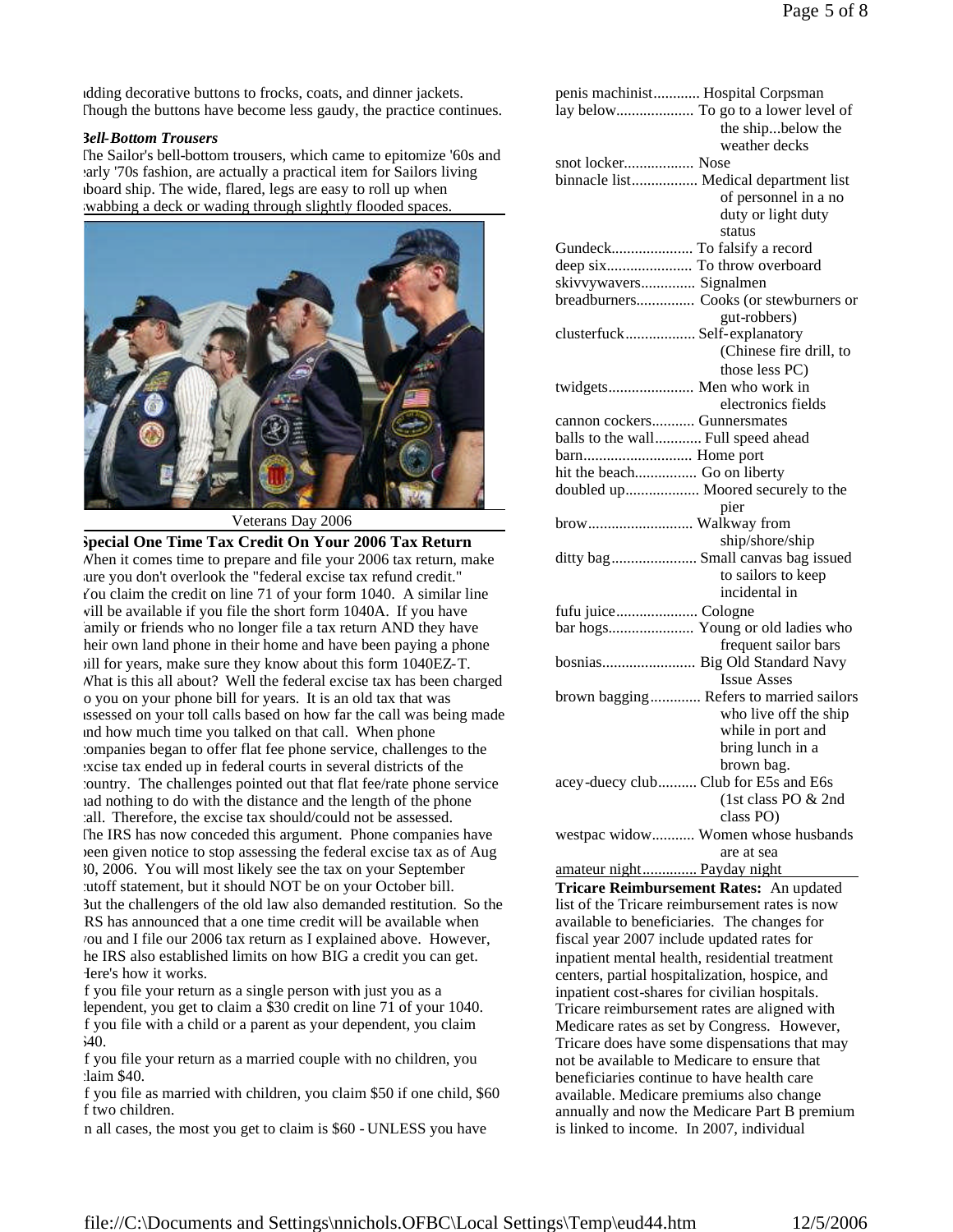all your phone bills starting AFTER Feb 28, 2003 through July 31, 2006 (do not use any bills starting Aug 1, 2006), then you can add up the ACTUAL TAX AS IT APPEARS ON YOUR BILLS AND CLAIM THAT FOR A CREDIT.

Now if you have your actual phone bills and come up with an ACTUAL TAX AMOUNT, you cannot use line 71 on your tax eturn. You have to complete a special form number 8913 and attach it to your tax return.

ndividuals using the special from 1040EZ-T will have to attach this orm 8913 also.

#### **Thanks to the following donors for the Christmas Party:**

| Gennaro's                      | Old South Carriage Co.      |
|--------------------------------|-----------------------------|
| <b>Tomato Grill</b>            | <b>Custom Wood Crafters</b> |
| Middleton Plantation           | Starbucks, Summerville      |
| Flowertown Florist             | <b>Edible Arrangements</b>  |
| Rick & Colleen Collins         | Paul & Jenny Viering        |
| <b>Charleston County Parks</b> | <b>Charleston Accents</b>   |
| Corningware Corelle Outlet     |                             |

incomes will trigger premium increases at \$80,000, \$100,000, \$150,000 and \$200,000. For married couples the premium rises when the income is double those amounts. However, this change will have no effect on Tricare costs or benefits for those who are also Medicare beneficiaries. Beneficiaries can view the updated reimbursement rates on the Tricare web site at www.tricare.osd.mil/tricarecost.cfm. **Tricare Reimbursement Rates Update 01:**

The updated 2007 cost shares for Tricare beneficiaries are now available from the Defense Department. Every year, the federal government tweaks the elaborate system that determines the amount doctors get paid for care and procedures, known as "reimbursement rates". Those changes, in turn, translate into changes in cost shares, or co-pays, for insurance beneficiaries. Tricare officials said this year's changes are few and small. A comparison of the 2006 and 2007 charts revealed an increase in charges for civilian in-patient skilled nursing facility care, such as nursing homes, from \$11 per day co-pay to \$14.80 per day under Tricare Standard and Extra. The daily charges for active-duty family members to receive inpatient care will also creep up 45 cents a day under the same plans. Tricare Standard beneficiaries will also pay more for in-patient care at low-volume behavioral health facilities. Rates now are \$181 per day or 25% of the billed charges, on top of 25% of the allowable charges for separately billed services. That is up from \$175 per day in 2006.There will be no increases for Tricare Prime beneficiaries, according to the charts.

The updated rates are available on the internet at

http://www.tricare.mil/tricarecost.cfm. For more detailed information and personal help, patients should contact their regional Tricare contractor. Tricare reimbursement rates are aligned with congressionally determined Medicare rates. There are some differences, however, with Tricare picking up some costs that Medicare does not. For those carrying Tricare coverage that are also eligible for Medicare, incomebased changes to Medicare premiums are coming in 2007. In 2007, Medicare premiums will increase when an individual's income hits \$80,000, \$100,000, \$150,000 and \$200,000. For married couples, premiums increases are triggered by double those amounts. Tricare officials said changes to Medicare Part B will have no effect on their Tricare coverage. Those who are eligible for Medicare and are enrolled in Tricare for Life have separate payment charts which can be found at

www.tricare.osd.mil/tfl/tflcostmatrix\_b.html.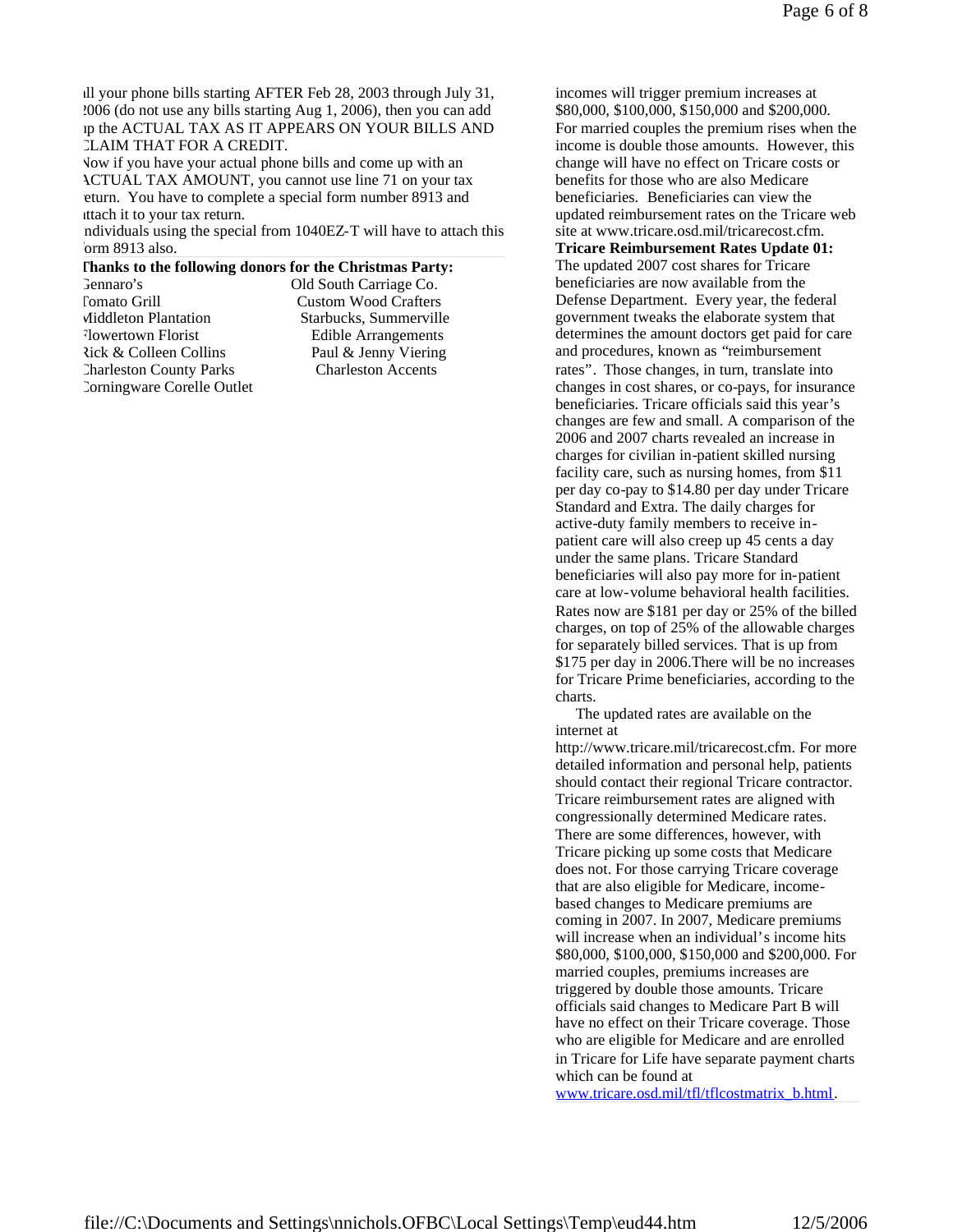

**Christmas Party comments from a member:** You guys really know how to ruin the fun. It started when I got there and got a drink, it was Crown Royal and free. Thinking it was a mistake, I elected to try another and behold it was fee also. Then there is a poo poo table prior to dinner. Knowing I was going to get stale pretzels, behold lots of pickled things and veggies. Again, no charge. I tried it twice too. Finally the dinner was ready. I was at table 2 thinking I was going to eat first but noooooooo, you have to mix it up and make me wait. Fully expecting empty platters with only beanie weenies to munch, behold again there was all kinds of food and it was still coming after I ate. So...Take it from me, the both of you need practice on getting this right! I'm expecting to have the same terrible time in 2007 only with a NEW WOMAN in my life to share this unmemorable experience. Thanks a lot